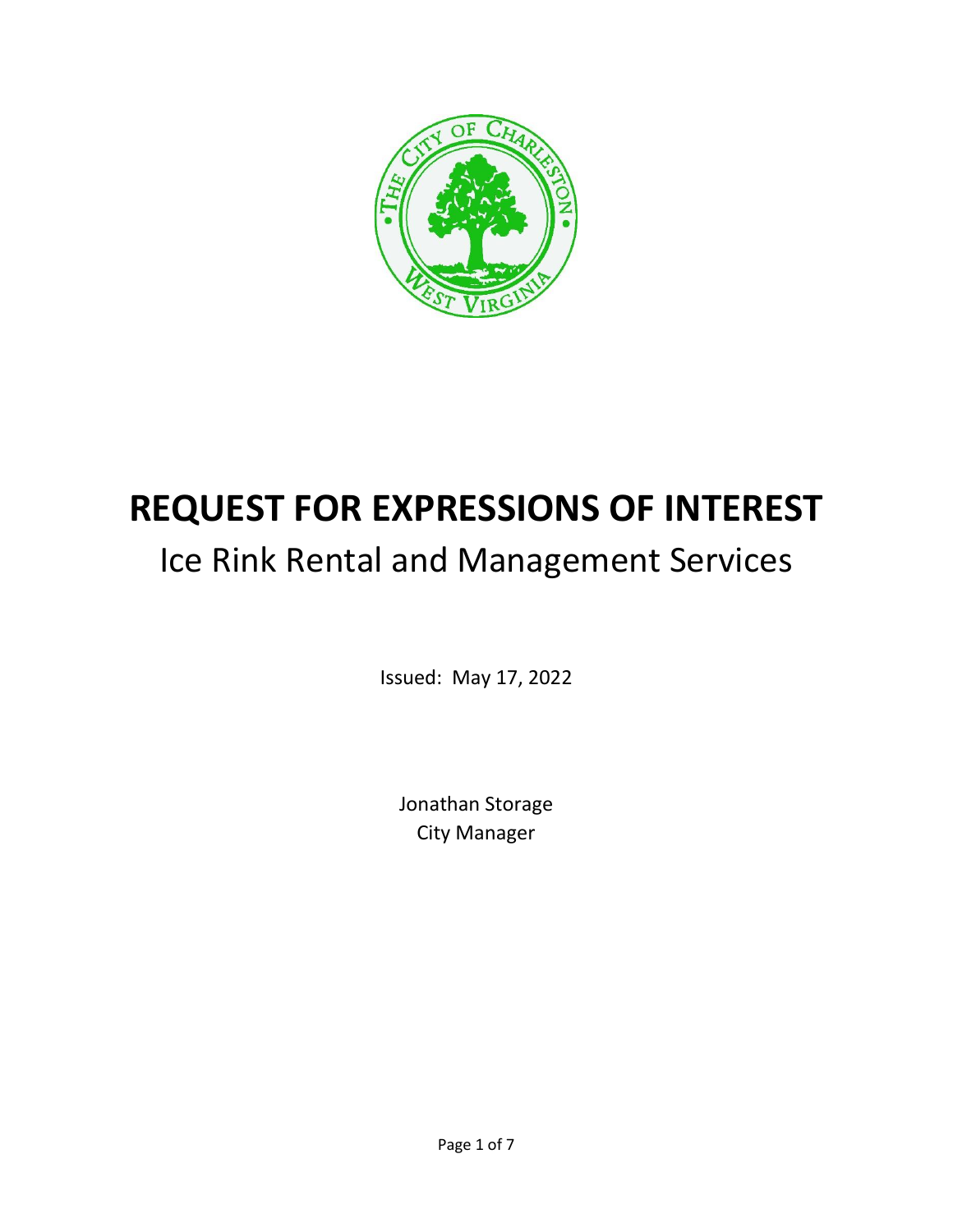# **Table of Contents**

| 3.1. |  |  |  |  |
|------|--|--|--|--|
| 3.2. |  |  |  |  |
|      |  |  |  |  |
|      |  |  |  |  |
|      |  |  |  |  |
|      |  |  |  |  |
|      |  |  |  |  |
|      |  |  |  |  |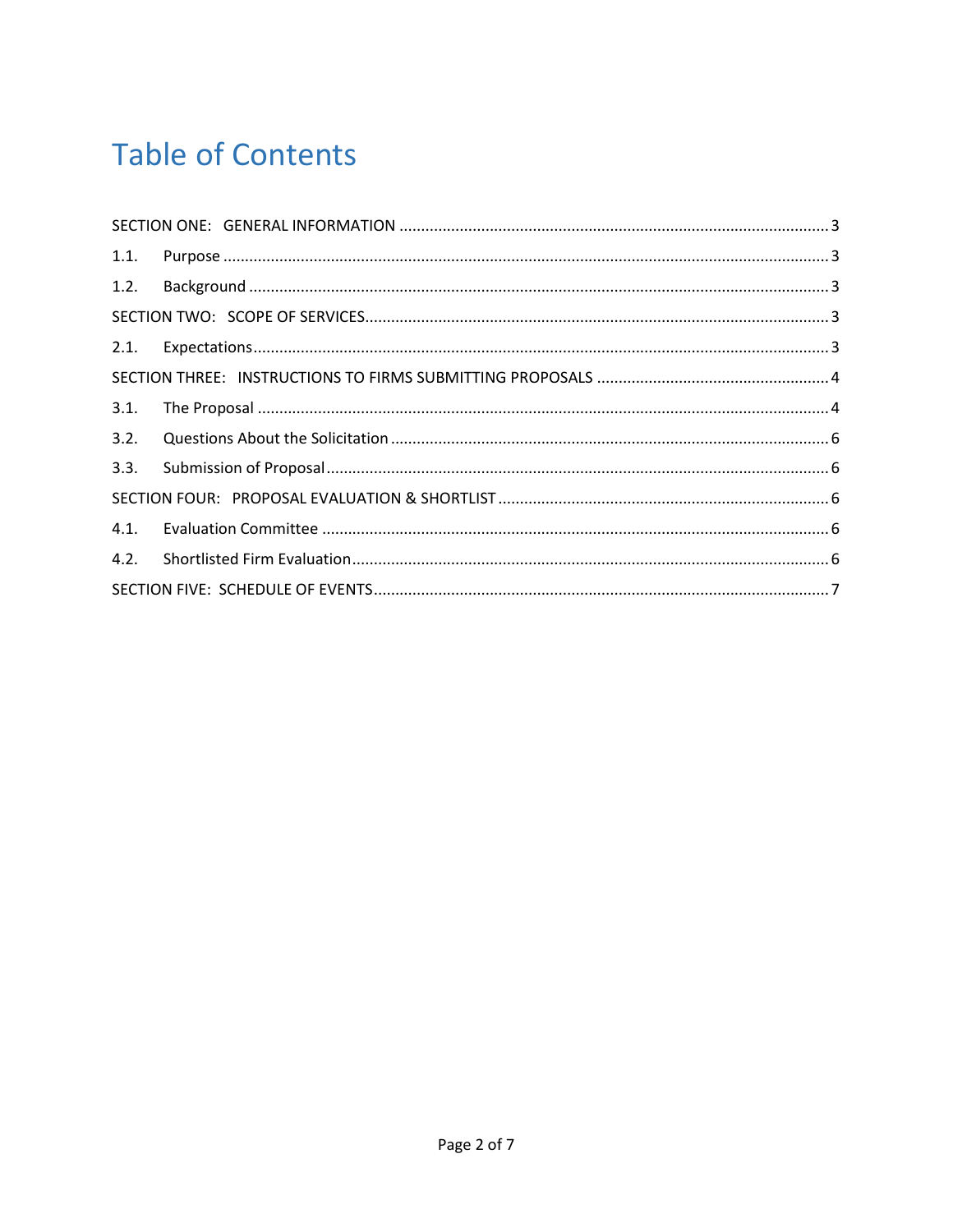#### <span id="page-2-1"></span><span id="page-2-0"></span>SECTION ONE: GENERAL INFORMATION

#### 1.1. Purpose

The City of Charleston is soliciting Expressions of Interest ("EOI" or "Proposals") from qualified firms to provide equipment rental and full management services relating to the operation of an outdoor ice rink in a public park.

#### 1.2. Background

<span id="page-2-2"></span>The City of Charleston is West Virginia's capital and largest municipality. The city limits span approximately 33 square miles, and it has a resident population of just under 50,000. The system of government is a Strong Mayor/City Council structure. The City Manager is the Chief Administrative Officer for the City and is appointed by the Mayor with approval by the Council.

The City recently invested \$3.5 million to renovate a public park in the heart of its downtown district: the park is known as City Center at Slack Plaza. The park features access to public transit, downtown shopping, restaurants, and City parking. The park was designed for year-round use, including ice skating. Water and electric utility services are located within the park, and vehicular access to the park is accomplished either by Summers Street to the east or Laidley Street to the west.

Additional information about the park may be found here: News - [City Center at Slack](https://cityofcharlestonorg-my.sharepoint.com/:f:/g/personal/jonathan_storage_cityofcharleston_org/EtdFJ8e0YN5Htm5jPUv9jXsBeW_ijqHVh_cRXkpGAgFMhA?e=hVFpd6)  [Plaza.](https://cityofcharlestonorg-my.sharepoint.com/:f:/g/personal/jonathan_storage_cityofcharleston_org/EtdFJ8e0YN5Htm5jPUv9jXsBeW_ijqHVh_cRXkpGAgFMhA?e=hVFpd6)

#### <span id="page-2-3"></span>SECTION TWO: SCOPE OF SERVICES

#### <span id="page-2-4"></span>2.1. Expectations

The successful firm will be expected to perform the following activities:

- Supply all equipment necessary to install and operate a temporary outdoor ice rink of a suitable size to fit within City Center at Slack Plaza. (Recommend size: 34' X 50')
	- o Necessary equipment includes, but is not limited to, the following:
		- ice-mat cooling grid (with necessary hardware)
		- portable chiller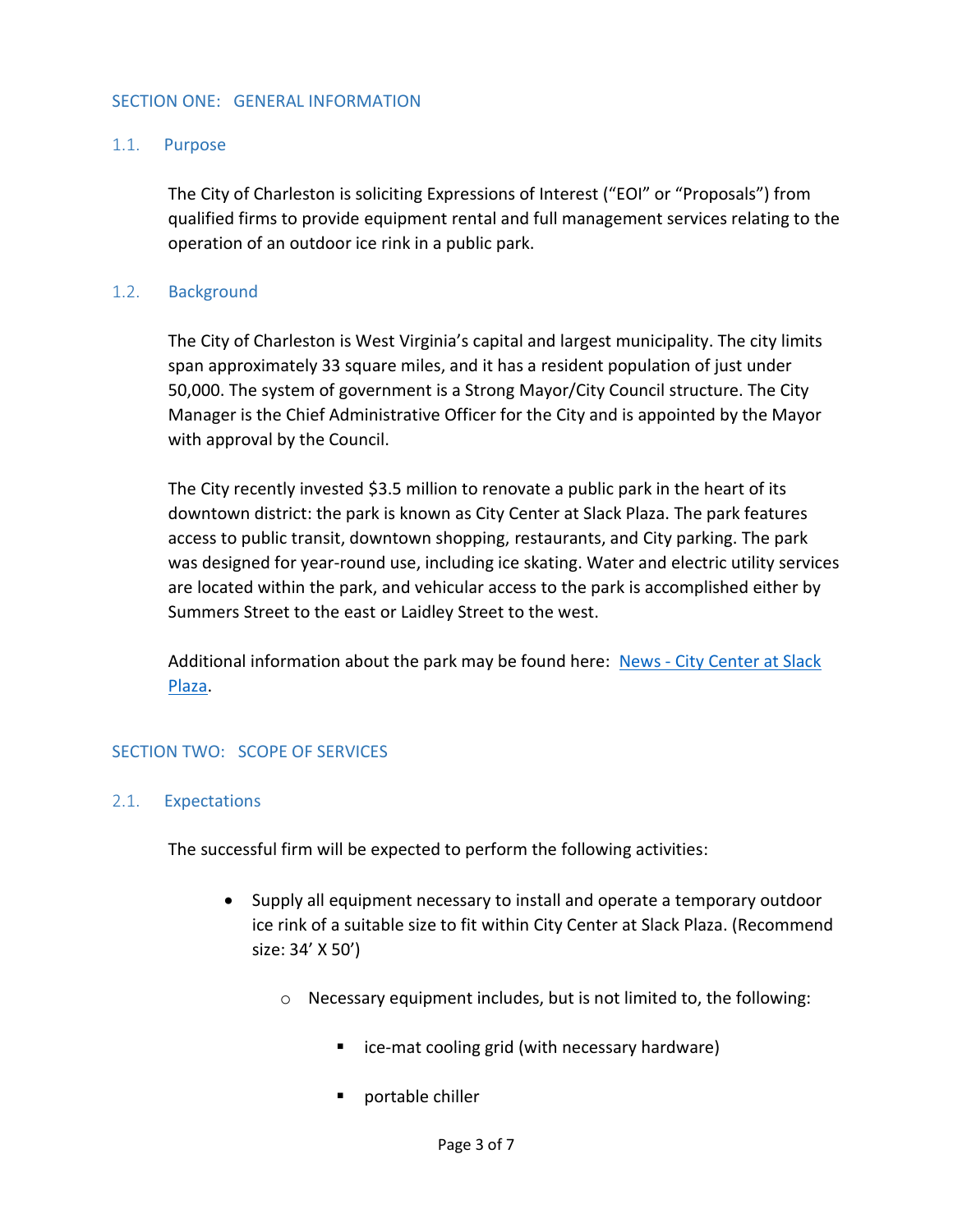- electrical transformer, if needed
- all necessary hoses and pumps for refrigeration
- appropriate number of rental skates of varying sizes (youth & adult sizes)
- skate sharpener
- skate racks
- modular handrail system
- rubber matting for skate change area (up to 1,000 square feet)
- suitable ice maintenance equipment
- Manage the operation of the ice rink on behalf of the City of Charleston:
	- o operate the ice rink from mid-November through Valentine's Day each year;
	- o hours of operation are flexible, but it is anticipated that the ice rink will be generally available to the public for an 8-hour period Monday through Thursday and as much as 12 hours Friday through Sunday;
	- o provide sufficient operational labor and management oversight;
	- $\circ$  handle admission and skate rental receipts on behalf of the City;<sup>1</sup>
	- o provide monthly financial statements to the City;
	- o maintain a safe environment; and
	- o comply with all applicable federal, state, and local laws.

# <span id="page-3-0"></span>SECTION THREE: INSTRUCTIONS TO FIRMS SUBMITTING PROPOSALS

# <span id="page-3-1"></span>3.1. The Proposal

 $1$  Admission and rental costs will be set by the City. The vendor will not be entitled to any admission or rental receipts, except as agreed to between the City and vendor to pay operational costs.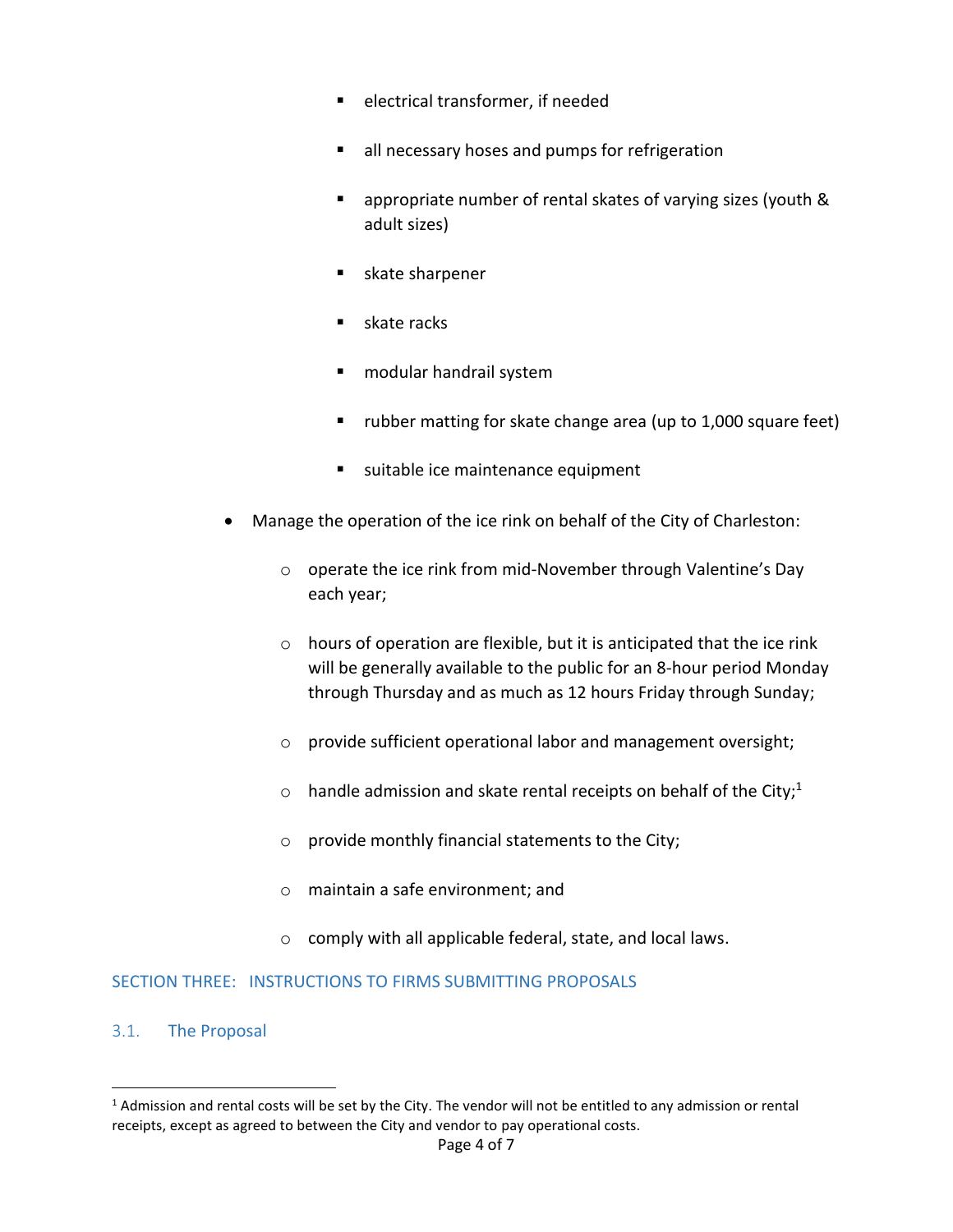Consultants interested in being considered for work must submit an Expression of Interest to the City Purchasing Director.

Proposals should be prepared simply and economically, providing straightforward, concise descriptions of the firm's capabilities to satisfy the City's service needs. Emphasis should be placed on completeness and clarity of content.

The EOI should include the following items:

- Statement of the firm's history and experience;
- Statement of the firm's overall capabilities to handle the proposed work, including personnel to be assigned to the work, their qualifications, and their current workload;
- Statement regarding the firm's financial management process, including how it will manage the City's financial affairs relating to operating the ice rink;
- Proposed draft budget for carrying out the service agreement, including equipment rental costs, management fees, and operational expenses. (Please state any assumptions the firm is making in preparing the draft budget, such as the number of staff expected to operate the facility, wages, benefits, insurance, etc.);
- Sample service contract;
- Statement that the firm's Workers' Compensation and Unemployment Accounts are in good standing;
- Statement regarding any debarment status (whether debarred by any federal, state, or municipal agency);
- Statement regarding whether the firm would be willing to hold its rental and management fees firm for a 3-year period; and
- 2 letters of reference from clients for whom the firm has provided comparable services within the last 3 years.

NOTE: Ownership of all data, materials, and documentation originated and prepared for the City pursuant to this solicitation will belong to the City and are subject to the West Virginia Freedom of Information Act, unless the content is proprietary in nature such that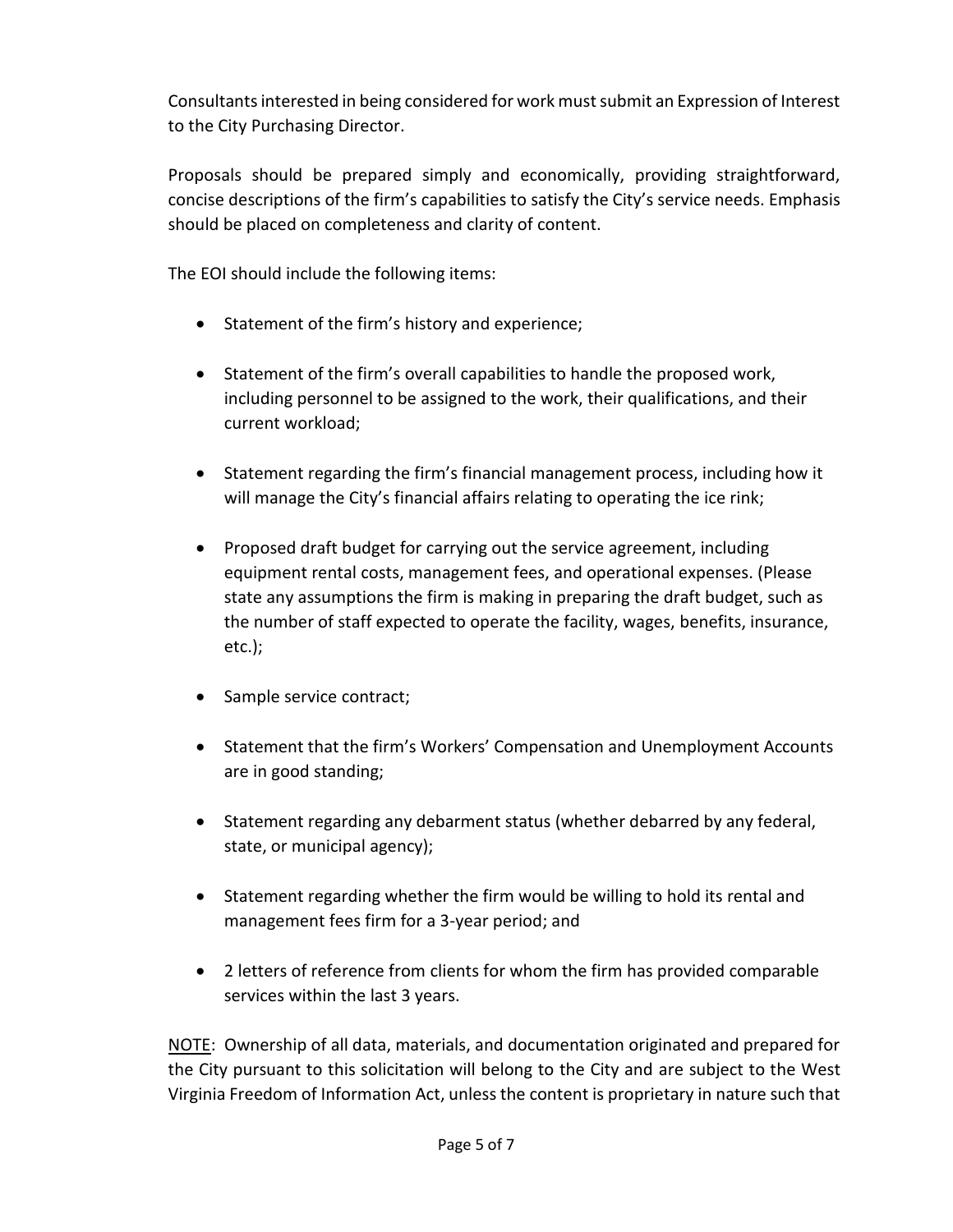it is excluded from production. All pages or sections of submitted documents considered by the firm to be proprietary in nature should be clearly labeled.

# <span id="page-5-0"></span>3.2. Questions About the Solicitation

All questions must be transmitted according to established deadlines to Ms. Jamie Bowles, Purchasing Director, by emailing [Jamie.Bowles@cityofcharleston.org.](mailto:Jamie.Bowles@cityofcharleston.org)

**Firm representatives are prohibited from communicating with elected City officials or City staff (excluding the Purchasing Director, City Engineer, and the City Manager) from the time the solicitation is advertised until the Evaluation Committee makes its final selection.**

#### 3.3. Submission of Proposal

<span id="page-5-1"></span>All proposals must be submitted in electronic PDF format.

Proposals must be transmitted according to established deadlines to Ms. Jamie Bowles, Purchasing Director, by emailing [Jamie.Bowles@cityofcharleston.org.](mailto:Jamie.Bowles@cityofcharleston.org)

Files exceeding **15 MB** should be transferred via a secure sharable link (such as through Microsoft OneDrive, SharePoint, Dropbox, etc.).

# <span id="page-5-2"></span>SECTION FOUR: PROPOSAL EVALUATION & SHORTLIST

#### <span id="page-5-3"></span>4.1. Evaluation Committee

All EOIs will be reviewed by an Evaluation Committee established by the City Manager.

The Evaluation Committee will consider the statements of qualifications and performance data and other material submitted by the interested firms. The Evaluation Committee will select no more than 3 firms that, in the committee's opinion, are the best qualified to perform the desired services.

The shortlisted firms will be invited to participate in interviews.

# <span id="page-5-4"></span>4.2. Shortlisted Firm Evaluation

The Evaluation Committee will conduct interviews of the shortlisted firms and evaluate each firm based on the following scoring criteria.